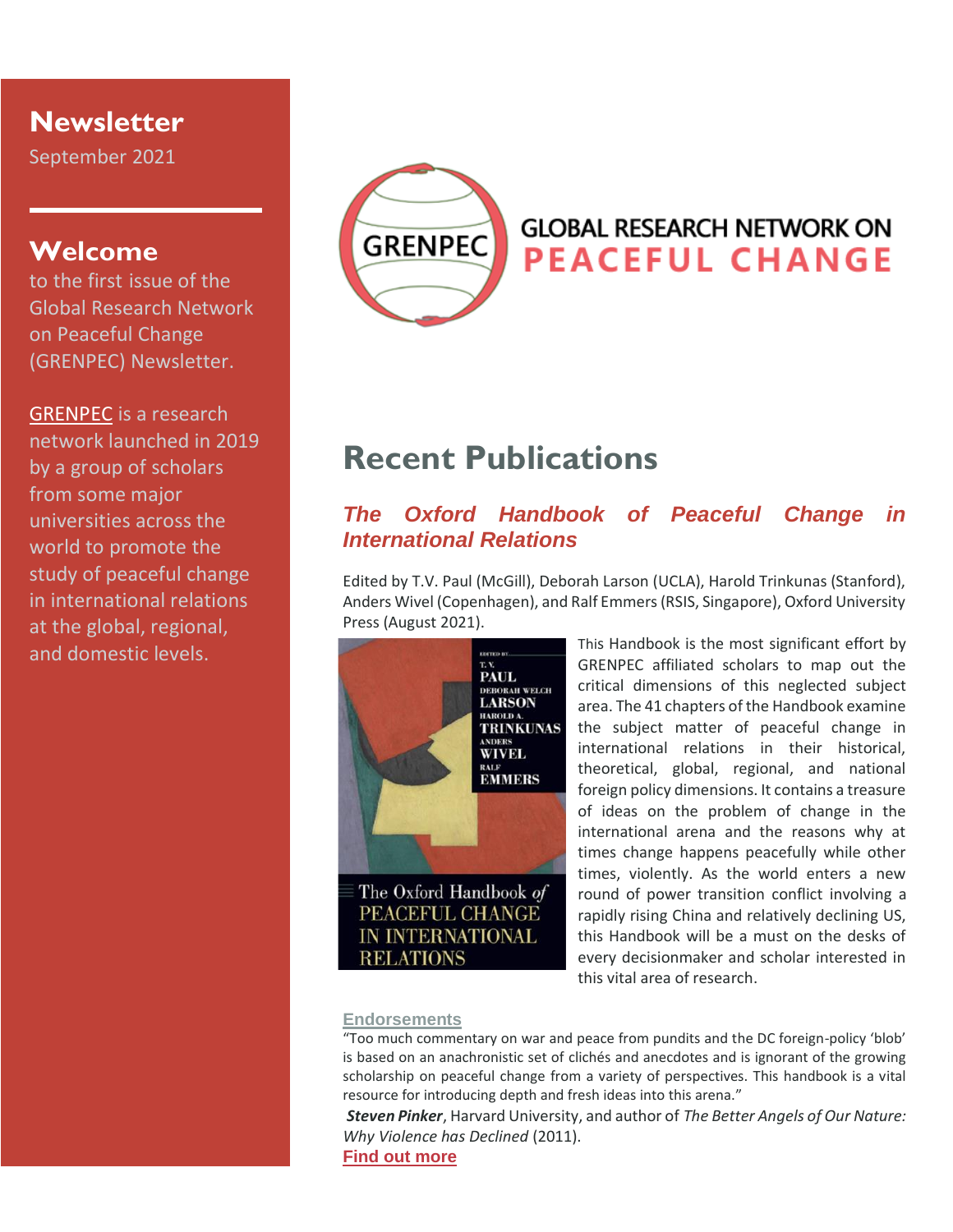### **Journal Special Issue:** *De-globalization? The Future of the Liberal International Order*

A double special journal issue was recently published by *[International Affairs](https://academic.oup.com/ia/issue/97/5)* (Chatham House), edited by T.V. Paul (McGill University) and Markus Kornprobst (Vienna School of International Studies). *All articles in the issue are available for free download until November 30, 2021***.**

| <b>InternationalAffairs</b><br>Volume 97 Number 5 September 2021                                                                                                                                                                                                                                                                                                                                                                                                                               |                                                                                                                                                                                                                                                                                                                                                                                                                                                                                                                                                                                                                                                                                     |
|------------------------------------------------------------------------------------------------------------------------------------------------------------------------------------------------------------------------------------------------------------------------------------------------------------------------------------------------------------------------------------------------------------------------------------------------------------------------------------------------|-------------------------------------------------------------------------------------------------------------------------------------------------------------------------------------------------------------------------------------------------------------------------------------------------------------------------------------------------------------------------------------------------------------------------------------------------------------------------------------------------------------------------------------------------------------------------------------------------------------------------------------------------------------------------------------|
| Deglobalization? The future of the liberal international order<br>Globalization, deglobalization and the                                                                                                                                                                                                                                                                                                                                                                                       |                                                                                                                                                                                                                                                                                                                                                                                                                                                                                                                                                                                                                                                                                     |
| liberal world order<br><b>MARKUS KORNPROBST AND</b><br>T. V. PAUL.                                                                                                                                                                                                                                                                                                                                                                                                                             |                                                                                                                                                                                                                                                                                                                                                                                                                                                                                                                                                                                                                                                                                     |
| <b>Great Power politics</b><br><b>NORRIN M. RIPSMAN</b><br>The US hegemon as a revisionist power<br><b>STEVE CHAN</b><br>How 'making the world in its own<br>liberal image' made the West less liberal<br>BENIAMIN MILLER<br>Emerging middle powers<br><b>UMUT AYDIN</b><br>Europe's far-right educational projects<br>DORIT GEVA AND<br>FELIPE G. SANTOS<br>Two international orders? China and<br>the US<br><b>JOHN OWEN</b><br>States and interstitial organizations<br><b>JOZEF BÁTORA</b> | Africa, China and UN peacekeeping<br>KATHARINA P. COLEMAN AND<br><b>BRIAN L. JOB</b><br>The case of Myanmar<br><b>IARROD HAYES AND</b><br><b>KATIA WEBER</b><br>The LITO in an era of shifting<br>capabilities<br>STEVEN E. LOBELL AND<br><b>JORDAN ERNSTSEN</b><br>Lessons from liberal monetary orders<br><b>MARK R. BRAWLEY</b><br>The 'crisis of the institution' at the WTO<br><b>ASEEMA SINHA</b><br>Global health<br>MARKUS KORNPROBST AND<br><b>STEPHANIE STROBL</b><br>International mobility<br><b>JEANNETTE MONEY</b><br>Knowledge production<br>NAVNITA CHADHA BEHERA<br>Globalization, deglobalization and<br>reglobalization: adapting liberal<br>international order |

In this special issue, 17 articles explore the interplay of (de-)globalization and the resilience of the liberal world order. How pervasive are deglobalization forces? What is their impact on the liberal world order? Vice versa, how do contestations about the liberal world order affect globalization and deglobalization? The issue makes three contributions. First, it examines globalization and deglobalization systematically. Second, we embed the liberal international order in broader globalization and deglobalization processes, thus opening up new vistas for research on the future of this order. Third, the contributors, taken together, provide novel insights on the forces that drive and halt epochal changes in world politics. **[Find out more](https://academic.oup.com/ia/issue/97/5)**

### **Journal Roundtable:** *International Institutions and Peaceful Change*

A special issue Roundtable was published in the journal, *Ethics & International Affairs* in December 2020, co-edited by Kai He (Griffith University), Anders Wivel (University of Copenhagen), and T.V. Paul (McGill University).



Articles in this roundtable attempt to bridge the gap between theory and practice in understanding international institutions and the future of the international order transition. Challenging power transition theory that predicts military conflicts or the so-called "Thucydides trap" between the ruling hegemon and rising powers, we argue that despite attempts to scuttle, peaceful institutional competition and transformation are becoming central features of international order transition. Consequently, this project focuses on the sources, mechanisms, and processes of possible peaceful change of international institutions and by international institutions in the current and future international order. **[Find out more](https://www.cambridge.org/core/journals/ethics-and-international-affairs/issue/F306E5C04E19BD8C44BCEC2DDA186000)**